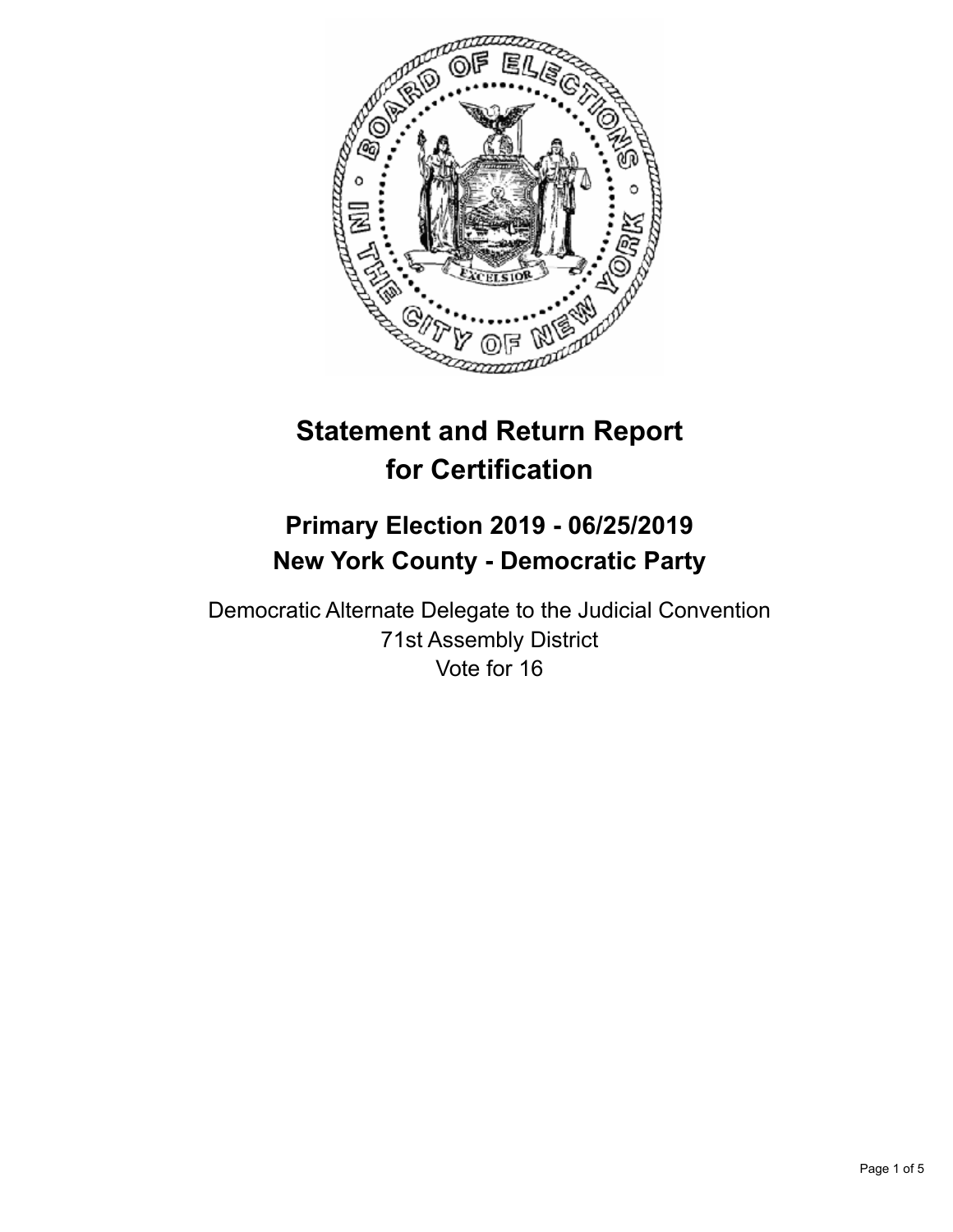

#### **Assembly District 71**

| PUBLIC COUNTER                                           | 2,435 |
|----------------------------------------------------------|-------|
| <b>MANUALLY COUNTED EMERGENCY</b>                        | 0     |
| ABSENTEE / MILITARY                                      | 168   |
| <b>AFFIDAVIT</b>                                         | 15    |
| <b>Total Ballots</b>                                     | 2,618 |
| Less - Inapplicable Federal/Special Presidential Ballots | 0     |
| <b>Total Applicable Ballots</b>                          | 2,618 |
| <b>JULIA GUZMAN</b>                                      | 582   |
| <b>MARIA MATOS</b>                                       | 600   |
| <b>AURA VARGAS</b>                                       | 458   |
| JEAN GOLDSMITH                                           | 1,031 |
| <b>LOIS J. NAFTULIN</b>                                  | 887   |
| JANET MCDOWELL                                           | 1,077 |
| ROSA A. GREER                                            | 1,087 |
| <b>JAZMIN DEL VALLE</b>                                  | 982   |
| <b>MATTHEW LEVY</b>                                      | 943   |
| DOROTHY BECKER                                           | 1,029 |
| ALFRED H. KURLAND                                        | 873   |
| <b>CECELIA HALL</b>                                      | 1,062 |
| MARGUERITE O. SUTHERLAND                                 | 953   |
| <b>LOUIS WATTS</b>                                       | 955   |
| DOLORES M. PENA                                          | 1,068 |
| <b>LARENA YOUNG</b>                                      | 998   |
| <b>BEATRICE P. ASHTON</b>                                | 998   |
| ROBERT REED                                              | 1,060 |
| AISHA OVERLEY (WRITE-IN)                                 | 1     |
| ANGELA WEST (WRITE-IN)                                   | 1     |
| AYISHA OLGIVIE (WRITE-IN)                                | 1     |
| BARBARA GRAVES-POLLER (WRITE-IN)                         | 1     |
| BENJAMIN SHANAHAM (WRITE-IN)                             | 1     |
| CARA MCILVAINE (WRITE-IN)                                | 1     |
| CHARMAINE NOELLE CRABAUGH (WRITE-IN)                     | 1     |
| CHRISTOPHER NEWMAN (WRITE-IN)                            | 1     |
| DANA HOCKENBURY (WRITE-IN)                               | 1     |
| DAVID CRENSHAW (WRITE-IN)                                | 1     |
| ELEANOR SHANAHAM (WRITE-IN)                              | 1     |
| EMMA WOODHOUSE (WRITE-IN)                                | 1     |
| FREDERICK WILSON (WRITE-IN)                              | 5.    |
| ILLUSION RICARDO (WRITE-IN)                              | 1     |
| JAMES V. BRACCHITTA (WRITE-IN)                           | 1     |
| JASPER DIAZ (WRITE-IN)                                   | 1     |
| JIMMY CARTER (WRITE-IN)                                  | 1     |
| JOSE NIEVES (WRITE-IN)                                   | 1     |
| JULIA VARGAS (WRITE-IN)                                  | 1     |
| KARIA FISK (WRITE-IN)                                    | 1     |
| LAURIE TOBIAS COHEN (WRITE-IN)                           | 1     |
|                                                          |       |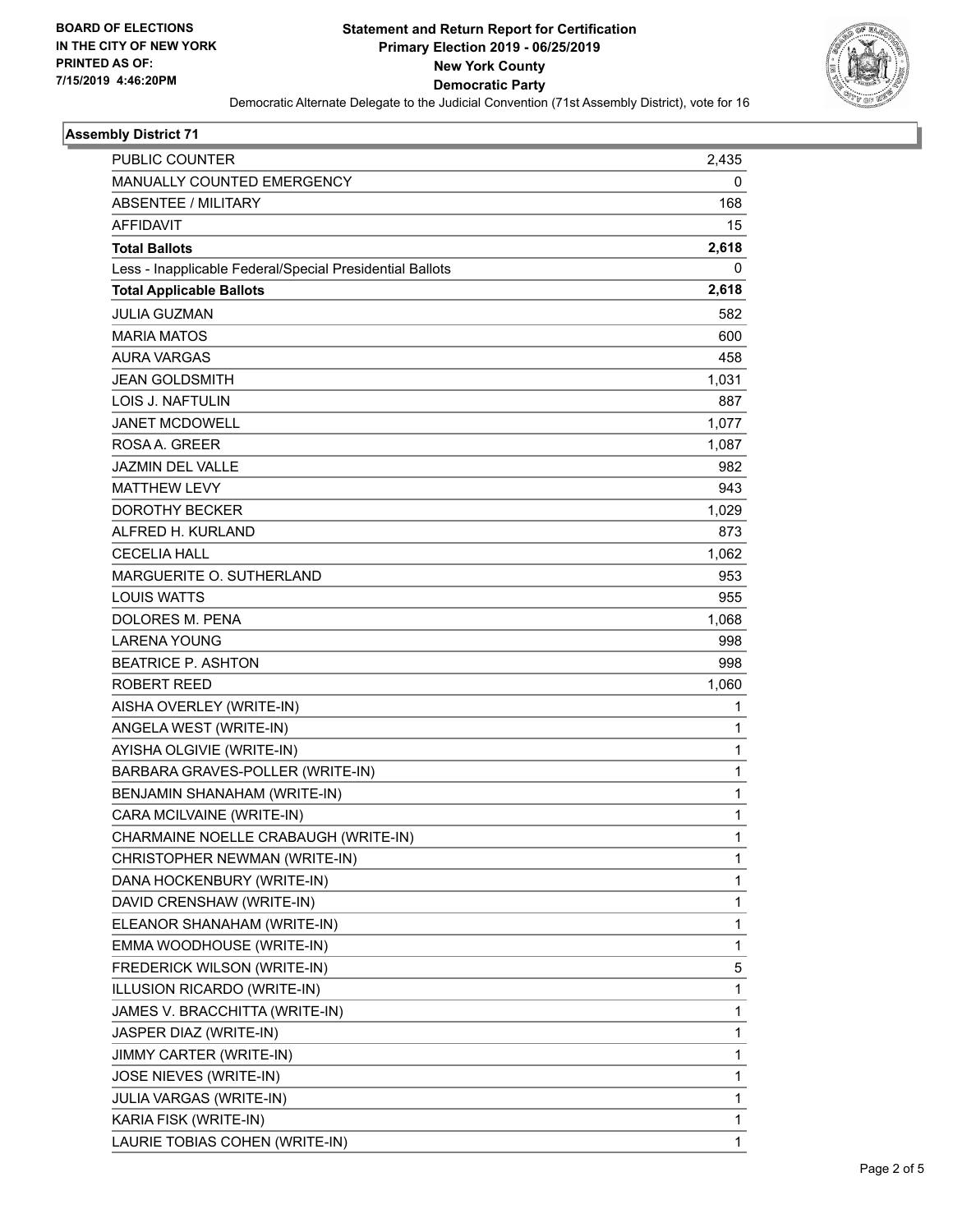

#### **Assembly District 71**

| LYANA FERNANDEZ (WRITE-IN)                |        |
|-------------------------------------------|--------|
| MARSHALL VAUDERPOOL (WRITE-IN)            |        |
| MAY WELLAND (WRITE-IN)                    |        |
| MAYO BUNEX VILALONE (WRITE-IN)            |        |
| NICHOLAS LYNDON (WRITE-IN)                |        |
| RONALD THOMAS (WRITE-IN)                  |        |
| SAM SEDER (WRITE-IN)                      |        |
| SARA FISHER (WRITE-IN)                    |        |
| UNATTRIBUTABLE WRITE-IN (WRITE-IN)        | 20     |
| UNCOUNTED WRITE-IN PER STATUTE (WRITE-IN) | 3      |
| YODALIS MORAN (WRITE-IN)                  |        |
| <b>Total Votes</b>                        | 16,700 |
| Unrecorded                                | 25.188 |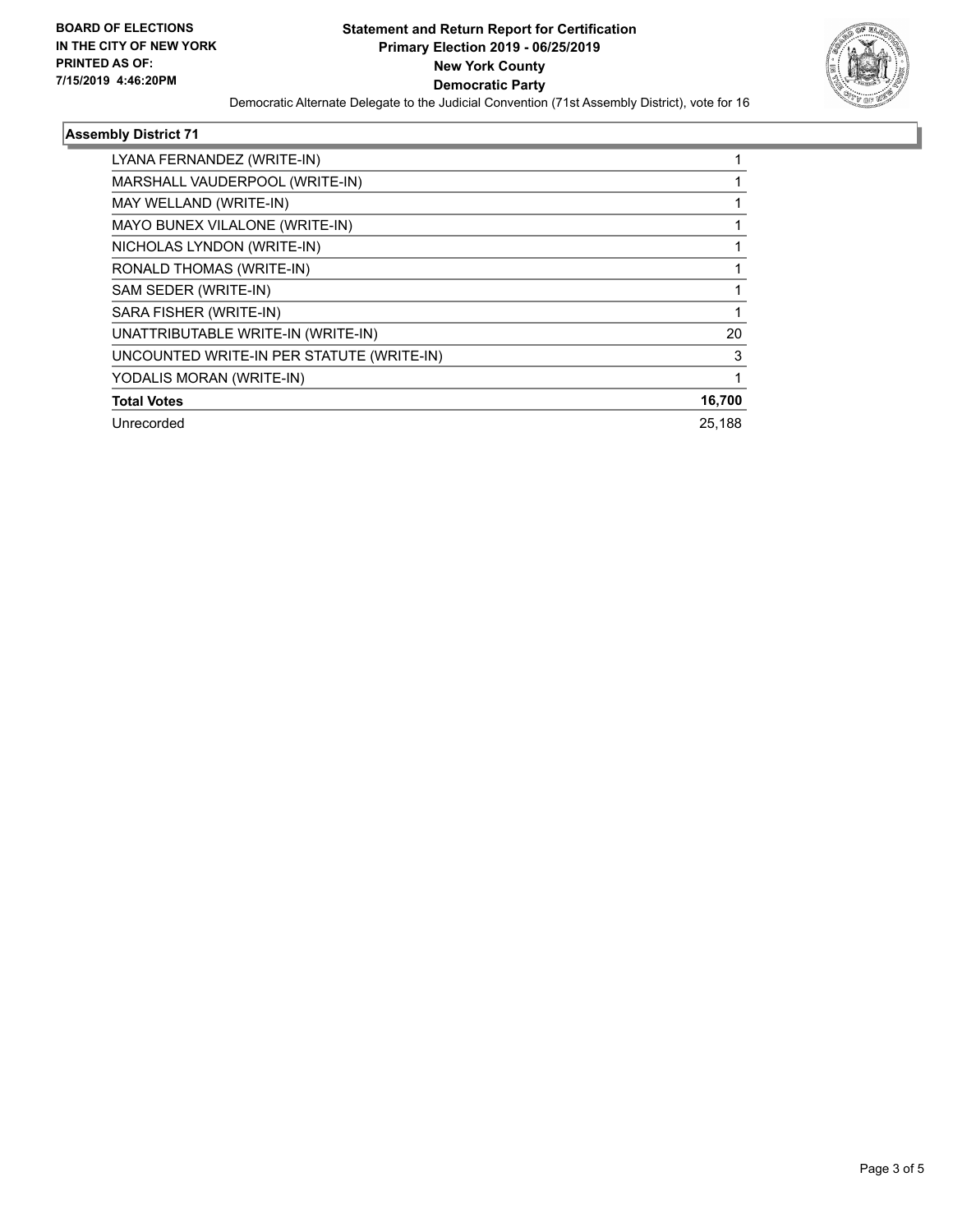

#### **Total for Democratic Alternate Delegate to the Judicial Convention (71st Assembly District) - New York County**

| PUBLIC COUNTER                                           | 2,435        |
|----------------------------------------------------------|--------------|
| MANUALLY COUNTED EMERGENCY                               | 0            |
| ABSENTEE / MILITARY                                      | 168          |
| AFFIDAVIT                                                | 15           |
| <b>Total Ballots</b>                                     | 2,618        |
| Less - Inapplicable Federal/Special Presidential Ballots | 0            |
| <b>Total Applicable Ballots</b>                          | 2,618        |
| <b>JULIA GUZMAN</b>                                      | 582          |
| <b>MARIA MATOS</b>                                       | 600          |
| <b>AURA VARGAS</b>                                       | 458          |
| <b>JEAN GOLDSMITH</b>                                    | 1,031        |
| LOIS J. NAFTULIN                                         | 887          |
| JANET MCDOWELL                                           | 1,077        |
| ROSA A. GREER                                            | 1,087        |
| JAZMIN DEL VALLE                                         | 982          |
| <b>MATTHEW LEVY</b>                                      | 943          |
| <b>DOROTHY BECKER</b>                                    | 1,029        |
| ALFRED H. KURLAND                                        | 873          |
| <b>CECELIA HALL</b>                                      | 1,062        |
| MARGUERITE O. SUTHERLAND                                 | 953          |
| <b>LOUIS WATTS</b>                                       | 955          |
| DOLORES M. PENA                                          | 1,068        |
| <b>LARENA YOUNG</b>                                      | 998          |
| <b>BEATRICE P. ASHTON</b>                                | 998          |
| <b>ROBERT REED</b>                                       | 1,060        |
| AISHA OVERLEY (WRITE-IN)                                 | 1            |
| ANGELA WEST (WRITE-IN)                                   | 1            |
| AYISHA OLGIVIE (WRITE-IN)                                | $\mathbf 1$  |
| BARBARA GRAVES-POLLER (WRITE-IN)                         | $\mathbf{1}$ |
| BENJAMIN SHANAHAM (WRITE-IN)                             | 1            |
| CARA MCILVAINE (WRITE-IN)                                | 1            |
| CHARMAINE NOELLE CRABAUGH (WRITE-IN)                     | $\mathbf{1}$ |
| CHRISTOPHER NEWMAN (WRITE-IN)                            | 1            |
| DANA HOCKENBURY (WRITE-IN)                               | 1            |
| DAVID CRENSHAW (WRITE-IN)                                | 1            |
| ELEANOR SHANAHAM (WRITE-IN)                              | 1            |
| EMMA WOODHOUSE (WRITE-IN)                                | 1            |
| FREDERICK WILSON (WRITE-IN)                              | 5            |
| ILLUSION RICARDO (WRITE-IN)                              | 1            |
| JAMES V. BRACCHITTA (WRITE-IN)                           | 1            |
| JASPER DIAZ (WRITE-IN)                                   | 1            |
| JIMMY CARTER (WRITE-IN)                                  | 1            |
| JOSE NIEVES (WRITE-IN)                                   | 1            |
| JULIA VARGAS (WRITE-IN)                                  | 1            |
| KARIA FISK (WRITE-IN)                                    | 1            |
| LAURIE TOBIAS COHEN (WRITE-IN)                           | 1            |